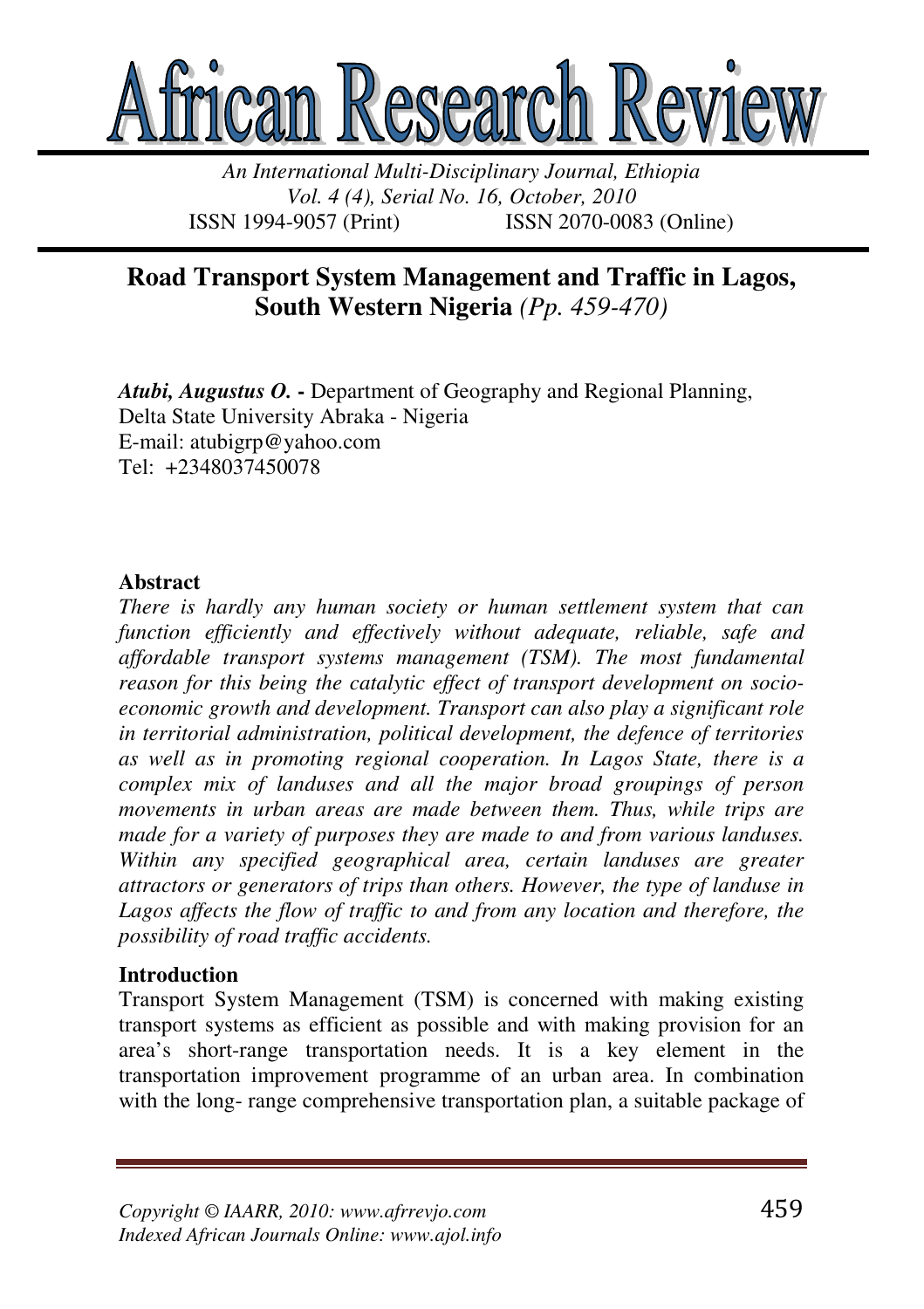programmes and polices for orderly development and operations of an urban area's transportation system is generated (Adebisi, 2004).

In general terms, the principal aim of TSM may be described as ensuring the best overall use of existing transport system and improving safety without impairing the environmental quality. It is a process for short term planning and operating a unitary system of urban transportation with the key objective of conserving fiscal resources, energy, environmental quality and enhancement of quality of life.

Road transport is a catalyst of urban, rural and national development. It is a catalyst by facilitating the movements associated with urban and national development and providing the means by which goods and services are made available to industry and consumers, creating opportunities for social and economic interaction and employment. Indeed, transport could be said to be the key means of giving expressions to policy initiative in such areas as health, education, employment etc. without transport, access to these facilities would not be possible and the services they provide not consumable. Transport is what gives life to development (Gunnarson, 1998; Spaething, 1999; Oni, 2001; Atubi, 2006).

On the other hand, one of the unavoidable negative consequences of transport in Nigeria is the road traffic accidents. Transport is a major cause of death in Nigeria. According to Aderemo (2002), urban environment are the most prone to motor traffic accidents because 75% of traffic accidents take place in built-up areas or cities.

Odedokun (1991) also identified the various negative consequences of high accident rate on the urban environment. These include drainage of foreign exchange, loss of present and future manpower resources, in ability to fulfil social obligation, creation of widows and orphans among others. As long as the urban areas continue to increase the level of use of the automobile, so shall the rate of accident continue to be on the increase. Roads in built-up areas display more accident rate up to three times greater than other roads in other environment (Hoyle and Knowles, 1998).

# **Roads and Their Structure in Lagos**

Road transport is the major mode in Lagos State although air and waterways transportation exist. There are various types of road network, which extend to different parts of Lagos State. By 2001 the total length of tarred roads was 5,514 kilometres which include: Trunk A roads maintained by the Federal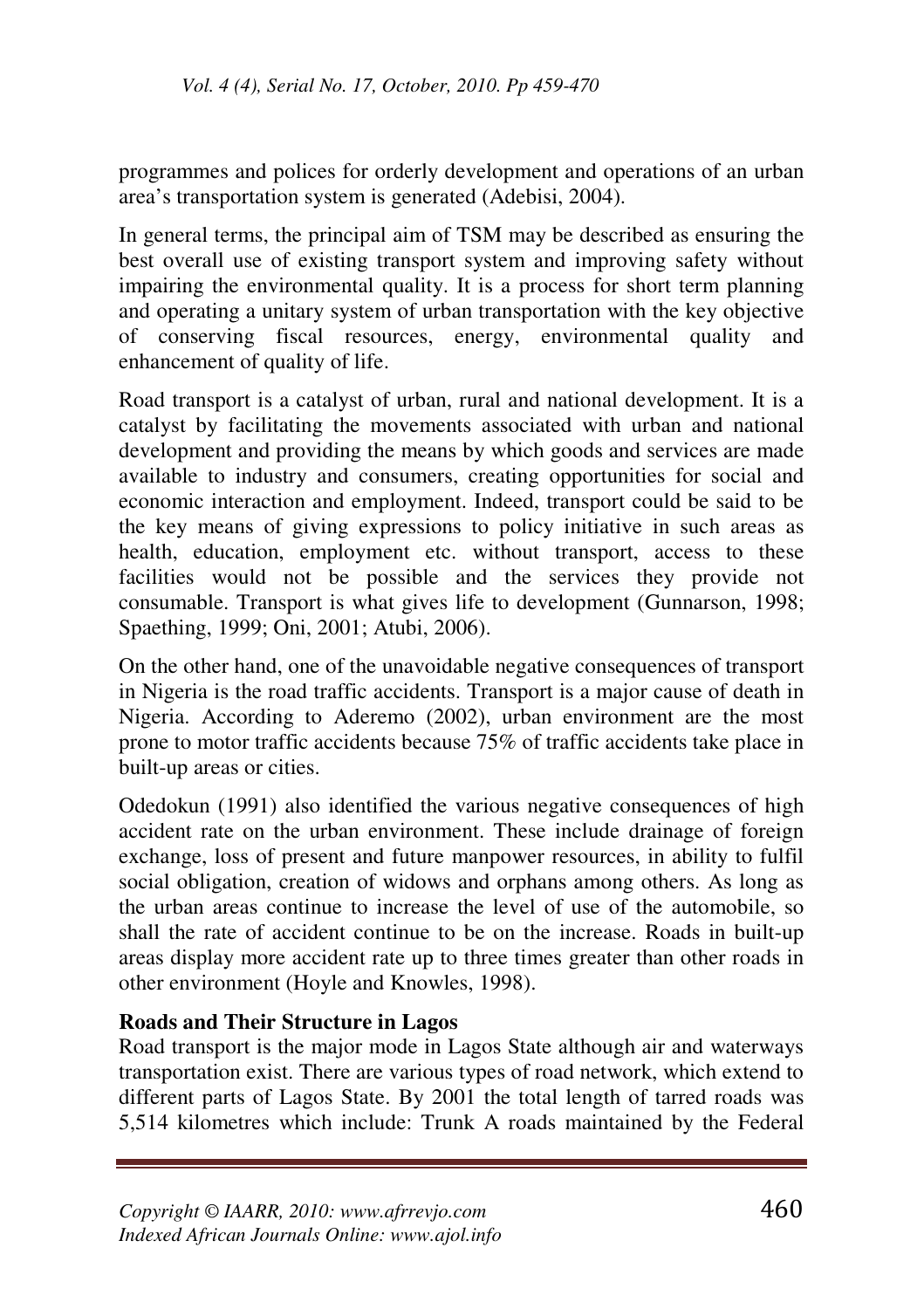Government; Trunk B roads maintained by the State Government and local roads that are maintained by the Local Governments with aid from the State Government (Lagos Urban Transport Project, 2002; Oni, 2004).

The primary road network (Federal and State roads) which link the major population centres cover some 4,921 kilometres. Majority of the primary roads are 3-lane, while some are 2-lane with width of 1.32 metres. In terms of road surface about one third of the roads in Lagos State are made of concrete deck 43% are asphaltic concrete while some 23.2% are bituminous (Lagos Urban Transport Project, 2002).

The metropolitan Lagos network structure runs through the central section of Lagos main land urban area on a North-south axis (Fig. 1). The gradual termination of western avenue at the National Theatre, which directly links Lagos Island through Eko bridge and continues further south to serve the Apapa Wharf area. These roads link several large centres including Lagos Island, Ikeja and Ketu area. The Lagos – Badagry express way serves as a dual double – laned facility and merges at the eastern and with Apapa road at the National Theatre junction. Another major urban arterial with its north – south comprising of Agege motor road, runs south from Agege to Ijbowu area. It links the Herbert Maculay/Murtala Mohammed corridor running south to Iddo and down to Lagos Island via carter bridge. The only planned formal access to the Ikeja area is the Airport road which links Ikorodu road with Agege motor roads. Lagos State has grown to become one of Africa's largest and most important commercial and industrial centre (Lagos State Chamber of Commerce and Industries, 2004; Egobi, 1999).

One important factor which has affected the maintenance of roads in Lagos State is transport co-ordination among the various governments – the Federal, State and Local Governments. Before independence the Federal Government was responsible for Trunk A roads which link the regional capitals with the national and international centres; the regional governments were charged with the responsibility of maintaining Trunk B roads that link the divisional headquarters with the regional capitals while the local authorities were saddled with the numerous roads that linked the various communities called Trunk C roads.

Since independence, various studies on transport co-ordination in the country has recommended that the states will also relieve the local governments' share of road maintenance (Robinson et al, 1961; Kampsex, 1973).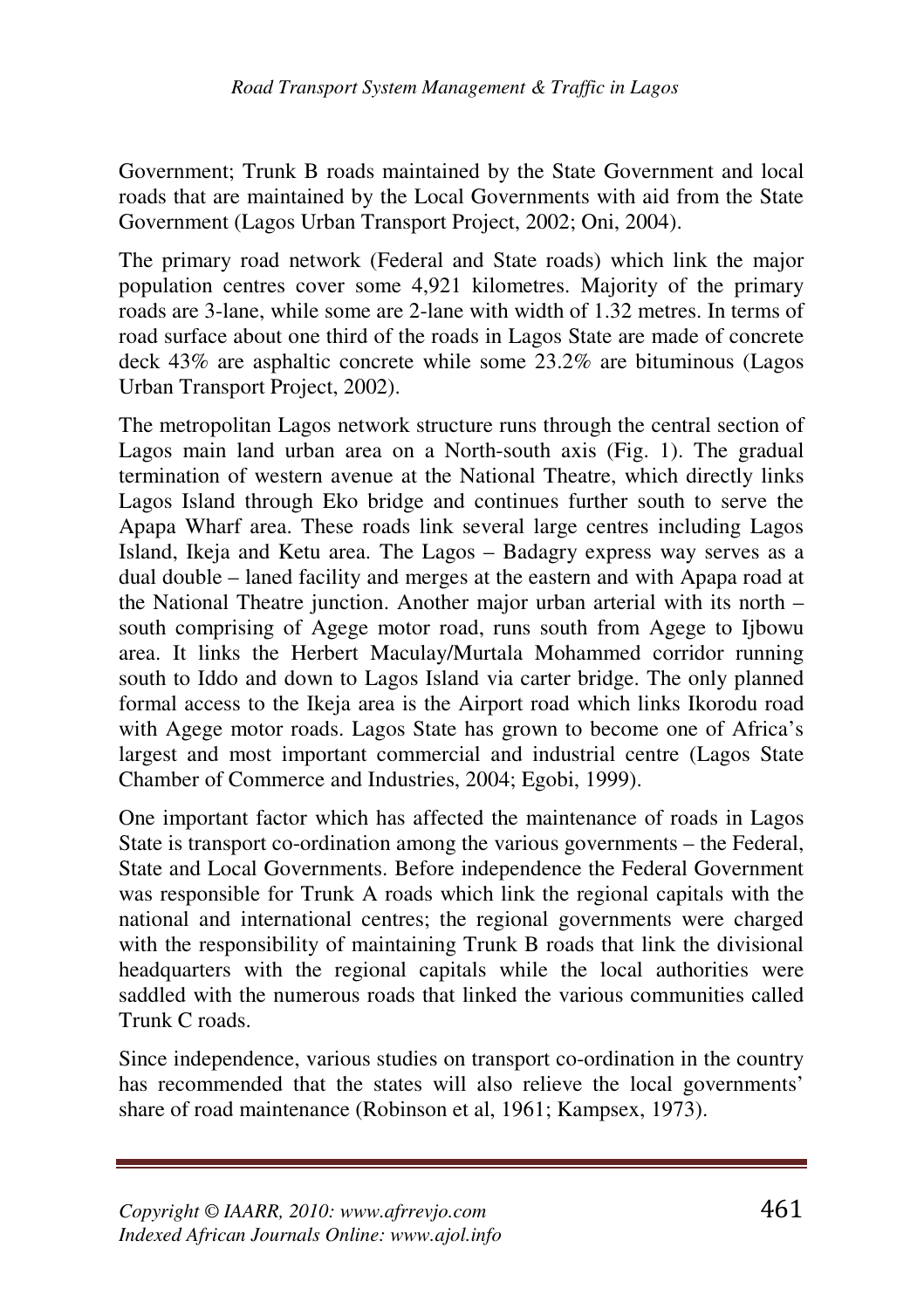# **Traffic Management**

The term "traffic management" comprises a variety of techniques for dealing with highway and traffic – related issues. As a concept, it is a process for planning and operating a system of urban highway and street network. It arises from the need to maximize the capacity of existing high way networks with a minimum of new construction. More recently, the emphasis of the process has spanned beyond simple capacity improvements to accident reduction, demand restraint, public transport priority, environmental improvement and restoring the ability to move around safely and freely on foot and by pedal cycle. Thus traffic management may be considered as a means of optimising the available highway network in accord with specified objectives as dictated by the prevailing local issues (Adebisi, 2004).

Traffic management according to Adebisi (2004) involves a package of actions designed to optimise the available highway network in a well focused manner. The package of actions comprises a variety of techniques for dealing with traffic and highway related issues. In general terms, the main features of traffic management measures may be summarised as:

- Be relatively inexpensive and be amenable to early implementation.
- Improved the usefulness of existing facilities while duly accommodating the different requirements of the different categories of road users.
- Improve safety or, and a minimum, maintain the existing level of safety.
- Protect the environment, improving it where possible

Among the relatively inexpensive techniques available for developing comprehensive traffic management proposals are:

- Road capacity enhancement schemes.
- Traffic sign (i.e. pavement, markings, road sign, etc.)
- Guardrails, cross markings etc.
- Traffic calming
- Vehicle parking regulations and controls
- Pedestrianisation measure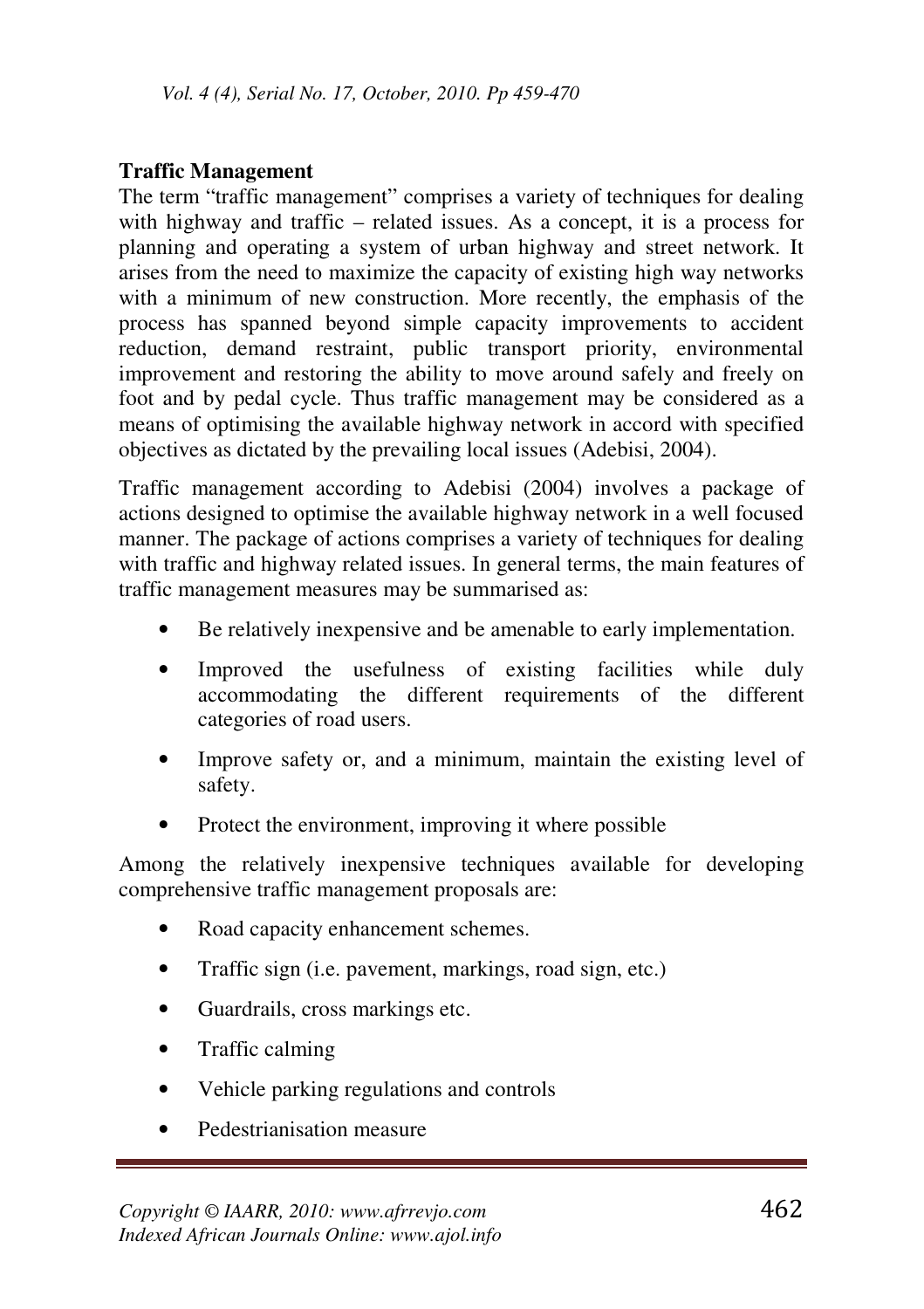- Accident reduction programs
- Bus priority measures
- Application of intelligent traffic systems (ITS)

Any traffic management scheme involves a compromise as different categories of road users have different and sometimes, conflicting requirements. Consequently, surveys should be undertaken prior to introduction of any scheme. Avenues for feedback and appropriate revisions of strategies should also be institutionalised through constant monitoring. More detailed information on traffic management is available in current literature on the subject such as Salter (1996), Slinn et al (1998) and Asheley (1994).

# **Traffic Generation and Attraction**

It has been acknowledged that the typical Nigerian urban problems concerning landuse and transportation revolve around many social, political, cultural, economic, technical and environmental issues, within the context of which future landuse and traffic projections can be made. Abler, Adams and Gould (1972) acknowledged this fact when they stated that land use analysis is a convenient way to study the activities that provide the basis for trip generation because travel pattern (routes and flows) are directed by network structure and landuse arrangement.

Blunden (1972) also related transportation pattern to the route network characteristics. He stated that traffic is a medium of activity. It is a joint consequence of landuse potential and transport capability. If landuse and transport do exist, the traffic that thereby evolves is a result of these two factors.

Landuse pattern on the Lagos metropolis to a great extent influences the traffic situation there. This is true because the routes on the northern, central and eastern portion of Lagos metropolis area which is characterised by a great concentration of residential and commercial activities as well as institutional activities have a heavier flow of traffic than those on the western portion of Lagos State.

Recently, in 2002, when a survey of Lagos urban traffic was conducted, the traffic situation at different times of the day by different modes of transport reveals an ever-increasing vehicular traffic. The three peak periods morning, afternoon and evening were observed (Table 1).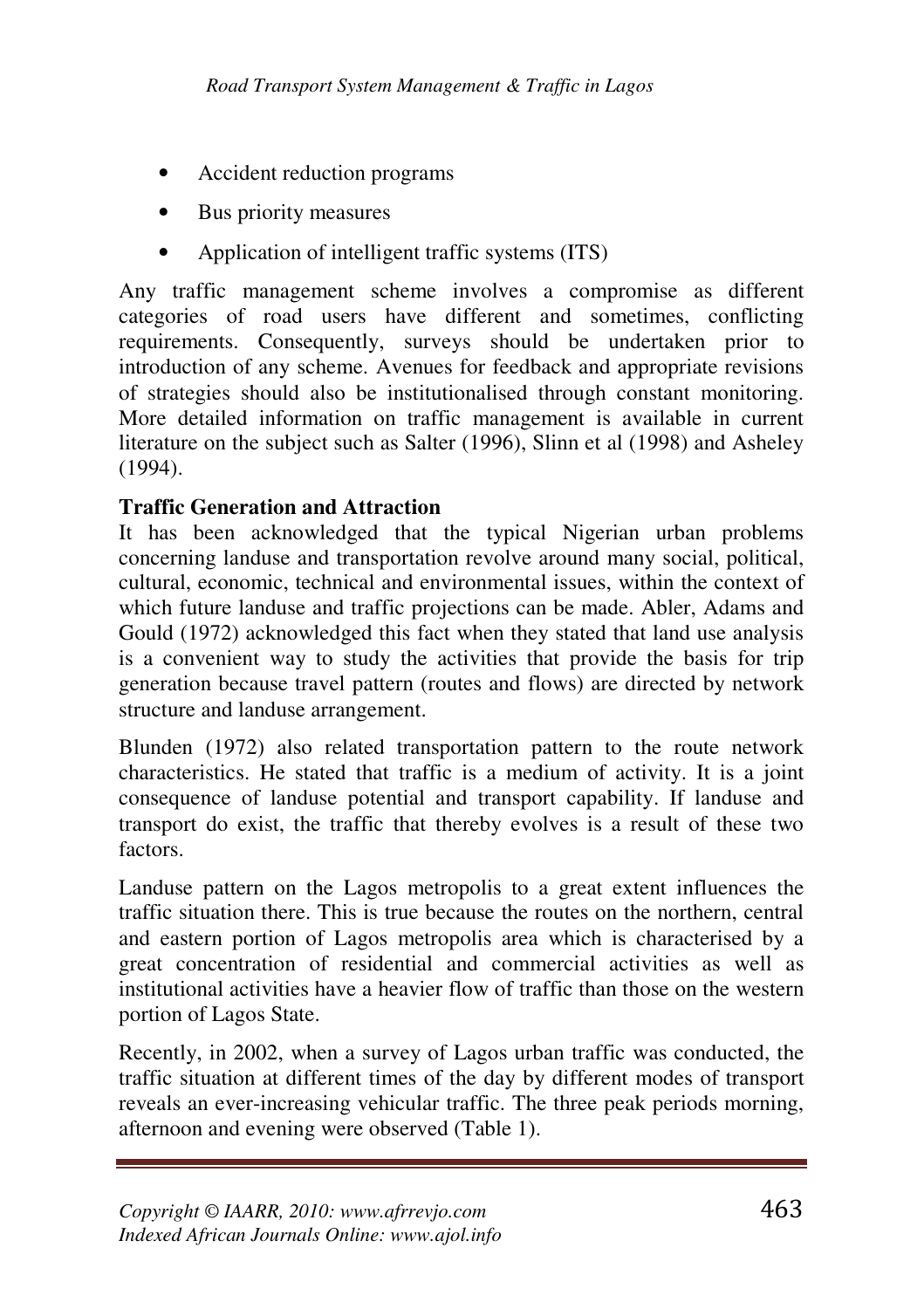Examining the major study area of third Mainland Bridge, carter bridge, Eko bridge, western avenue, and Murtala Mohammed way; as well as Herbert Macauley, Agege motor road, Ikorodu road; it may be noted that cars generally recorded a remarkable volume between 4,225 and 62,786. Most cars were privately owned, Taxis were between 418 and 6983 in terms of volume in the 12 – hours two-way traffic volume study. Many of these cars were painted, old and rickety.

The number of minibuses ranged between 7,805 and 20,375. These minibuses were owned by private individuals and used by the public. The number of Omnibuses ranged between 354 and 7492. The minibuses have a carriage capacity of between 14-18 seaters, and like the taxi they were old and rickety (Oni and Okanlawon, 2004).

According to Oni (2004), the huge traffic generated between these various areas on the one hand, and residential districts on the other, is one of the main sources of congestion. Another major cause is the traffic between the city and almost the whole of the Nigeria country side. The city's traffic hinterland even extends to parts of neighbouring countries such as Benin Republic, Niger and Chad for which Lagos acts as an entry port. The traffic is handled mainly by trailers, oil tankers, buses, trucks and other cars: since the Nigerian railway and Lagos public ferry services had dwindled. The whole load has been shifted to cars and vans thereby congesting the roads the more.

#### **Roads and Landuse in Lagos: Propensity for Accident**

In discussing this section, references is made to figure 2 from it we can observe that the majority of residential, agriculture, transport facilities and industrial areas found in the Lagos area are located on the northern and eastern portion of Lagos metropolis. Their location makes the northern and eastern section more important than the southern section due to the fact that the movement of people, bus routes, and the location of establishments are influenced by this.

The influence this has on the traffic situation therefore, is a heavier traffic flow towards the northern and eastern section and towards the western section. As for the bus routes, it should be noted that most bus routes revolve around the activity areas than to the residential areas.

Traffic situation in Lagos is particularly chaotic. Lagos is the business nerve centre of Nigeria. According to Olukoju (2003) there are about 500,000 cars, buses and other vehicles combined in Lagos out of which 75% are private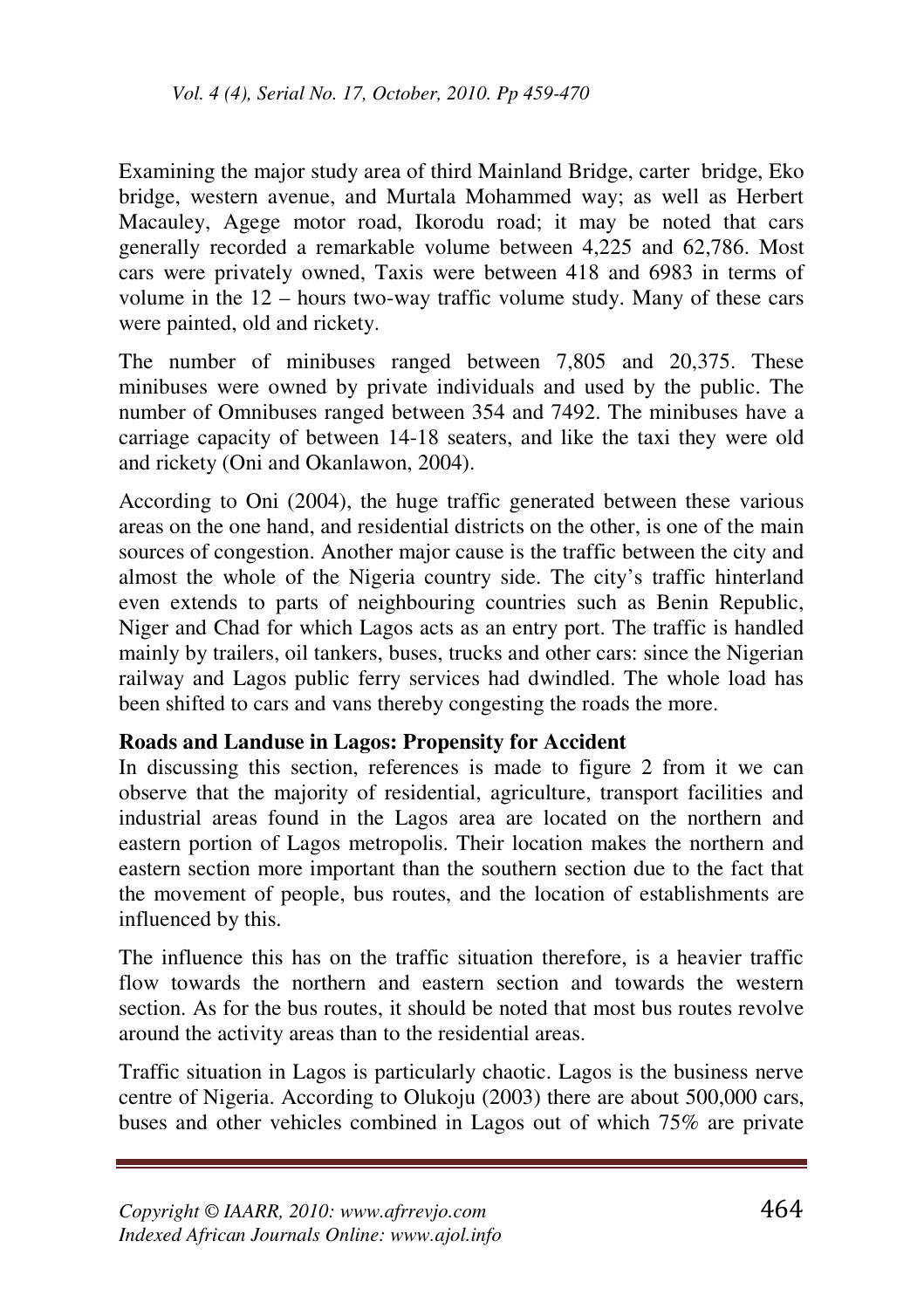cars and taxis. On the average, over 500,000 vehicles i.e. (approximately 1.4 million passenger trips) enter and leave Lagos Island the (central business District, C.B.D.) for metropolitan Lagos every working day of the week.

The estimates of urban transport demand in metropolitan Lagos in 2001 ranged from 7-10 million passenger trips per day (Lagos urban transport, 2002). The share of road transport in this is over 95%. The remaining  $5\%$  is shared between the rail and ferry transport system. Both, however, are on the decline. The ferry was responsible for only 82,000 passengers in 1995. If this has increased, it cannot be significant. The total annual passengers for the Lagos State Transport corporation (Bus) fluctuated from a peak of 90 million in 1978 to 82 million in 1983, 76 million in 1986, 67 million in 1987, 60 million in 1992 and 52 million in 2001 (Oni et al, 2004).

The result of the vehicle and passenger count surveys carried out at 15 locations by Aderamo (2004) revealed that the largest vehicle traffic flows were on Ikorodu road (at Maryland), Eko Bridge, Badagry expressway (West of mile 2) and western avenue, with daily traffic ranging from 145,000 vehicles on Ikorodu road to 110,000 on western avenue. The maximum daily passenger flows occurred in carter bridge (700,000 passengers per day); Ikorodu road (530,000 ppd), Eko bridge (512,000 ppd) and western avenue (470,000 ppd). Thirteen of the 15 roads surveyed were carrying over 200,000 passengers per day. These high vehicles and passengers flows reflected the magnitude of the traffic problems facing Lagos.

The traffic situation in Lagos is that bad because of the absence of effective transport planning; human – misuse, poor management route, inadequacy on the street parking, traffic congestion, delay and accident among other contributory factors.

Therefore, in recent years, there has been a growing realisation and landuse planning in Lagos State. This means that it is important to take into consideration the fact that the intensity of activities and therefore of trips originating from or being attracted to a particular landuse influences the volume of traffic attracted to it and consequently the associated occurrence of road traffic accidents in that area and therefore, the entire urban area.

# **Conclusion**

It is clear that transport systems management (TSM), as a process, has become an indispensable tool for efficient urban transport systems management. However, TSM requires strong inter-agency collaborations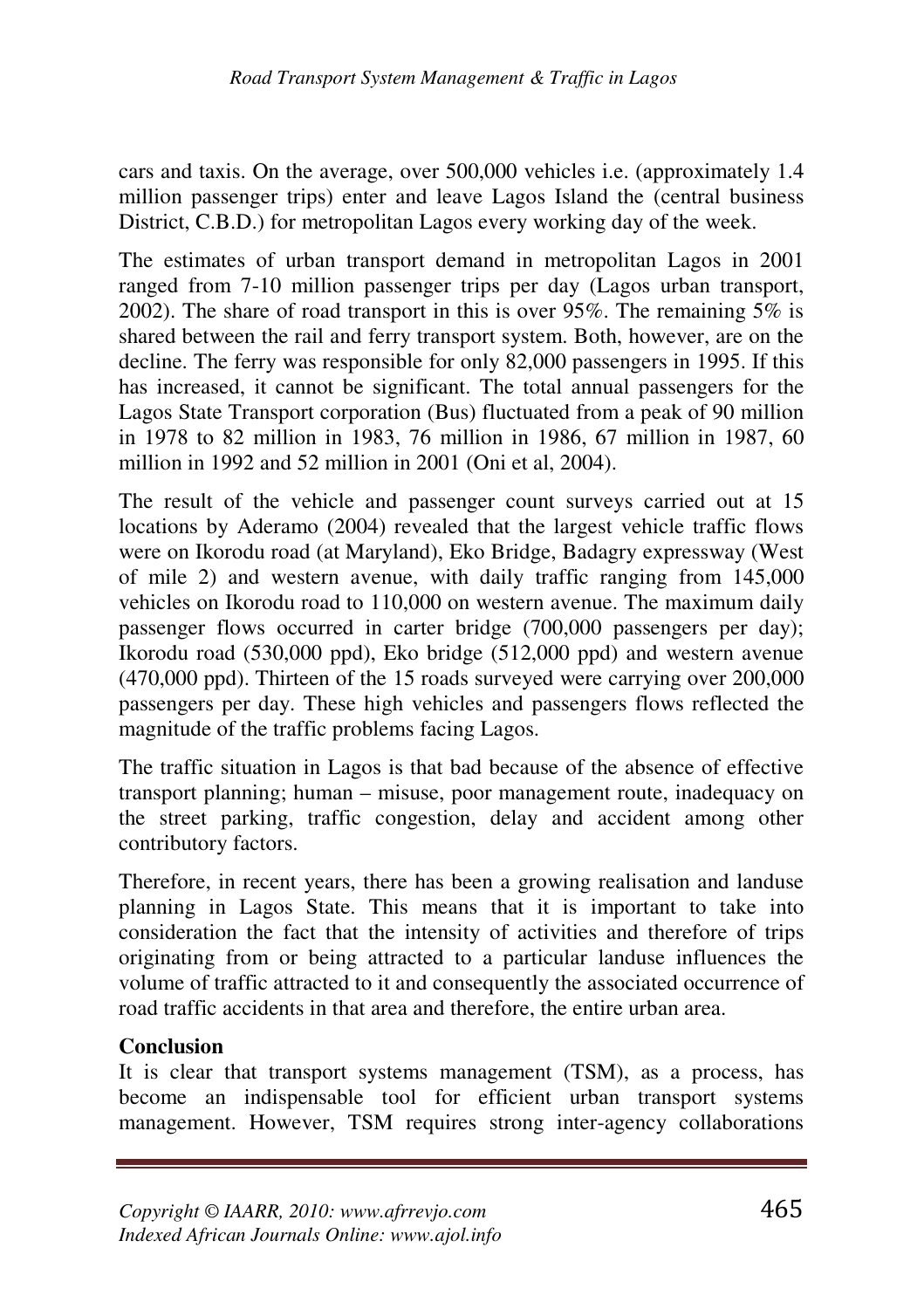such that all relevant institutions and stakeholders groups act in a mutually reinforcing manner. Under such situations actions taken are comprehensive in scope and all are towards established system goals and objectives. Unfortunately, the current practices and institutional arrangements in Nigeria are at variance with TSM requirements.

It is therefore, pertinent to state here that the type of landuse in Lagos affects the flow of traffic to and from any location and therefore, the propensity for road traffic accidents.

#### **References**

- Abler, R.; Adams, J.S. and Gould, P. (1972) *Spatial Organisation: The Geographer's View of the World*. Prentice Hall International Inc. Englewood Cliffs, Nj.
- Adebisi, O. (2004) Transport Systems Management in Nigeria in Vandu-Chikolo et al (eds) *Perspectives on Urban Transportation in Nigeria*. Nigerian Institute of Transport Technology (NITT), Zaria.
- Aderemo, A.I. (2004) Urban Transport and the Environment. In Vandu-Chikolo et al (eds): *Perspectives on Urban Transportation in Nigeria*, Pp. 101-120.
- Atubi, A.O. (2006) *Road Traffic Accident Patterns in Lagos State from 1970 to 2001*. Unpublished Ph.D. Thesis, University of Nigeria, Nsukka, Department of Geography.
- Ashley, C.A. (1994) *Traffic and Highway Engineering for Developments*. Blackwell Scientific Publications.
- Blanden, W.R. (1972) *The Landuse/Transport System: Analysis and Synthesis*. Pergamon Press, Oxford.
- Egobi, S.O. (1999) "*Pedestrian Traffic Conflicts in Nigeria: A Case of Lagos Island Local Government Area*. Project Submitted to the Department of Geography and Regional Planning. Ogun State University, Ago-Iwoye.
- Gunnarson, S.O. (1998) "*Traffic Management for Historic Cities in Europe*". Prepared for the OECD Seminar in Barlelona 29-30 March.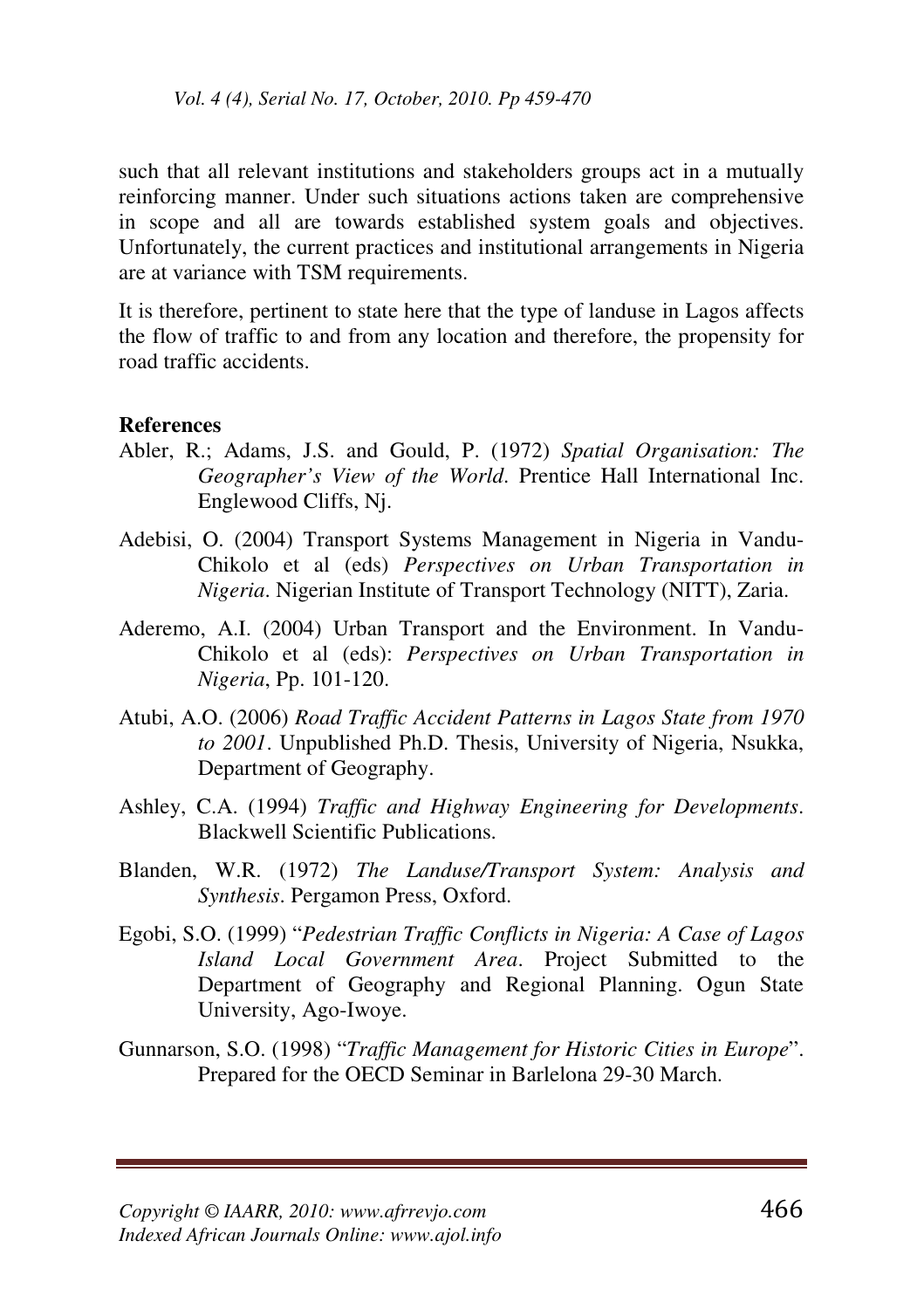- Hoyle, B.S. and Knowles, R.D. (1992) "Transportation Geography: An Introduction: In Hoyle, B.S. and Knowles, R.D. (eds) *Modern Transport Geography*. John Willey & Songs, New York. Pp. 1-10.
- Kampsax Consulting Engineers and Economics (1973) *Nigeria: Highway Maintenance Study*. Vol. 2 Final Report Lagos/Copenhagen Lagos State Chamber of Commerce and Industries (2004): *16th Lagos State International Trade Fair Catalogue* Vol. 16, Lagos, Nigeria.
- Odedokun, K. (1991) Accident and Productivity Level in the Transport Industry in Bolade, T. and Ogunsanya, A. (eds) *Accident Control and Safety Measures in Mass Transit Operations in Nigeria*.
- Oni, B. (2001) Future Urban Transport and Urban Landuse Revitalization of Public Transport. *Transport Forum Proceedings of Seminar C. Planning for Sustaibability PTRC*.
- Oni, I. (2004) "Development of Urban Transportation" In Vandu C.J. Ogunsanya, A.A. and Sumaila, A.G. (eds) *Perspectives on Urban Transportation in Nigeria*. Nigerian Institute of Transport Technology (NITT), Zaria.
- Oni, I. and Okanlawon, K.R. (2004) Challenges and Prospects of Urban Mass Transit in Lagos, Nigeria: *Paper Presented at the National Conference on Transport professionalism in Nigeria 21st Century*.  $24 - 26$ <sup>th</sup> November At Olabisi Onabanjo University, Ago-Iwoye.
- Robinson, H.; Smith, B.K. and Clark, K.G. (1961) *The Economic Coordination of Transportation Development in Nigeria*. Standard Research Institute, California.
- Salter, R.J. (1996) *Highway Traffic Analysis and Design* (Revised by Hounsell, N.B.) 3<sup>rd</sup> Edition Macmillan Press Ltd., London.
- Slinn, M; Guest, P. and Mathews, P. (1998) *Traffic Engineering Design*: Principles and Practice. Arnold Press.
- Speathing, D. (1999) "Sustainable Transportation; The American Experiences" in 24<sup>th</sup> European Transport Forum. *Proceedings of Seminar C. Planning for Sustainability PTRC*.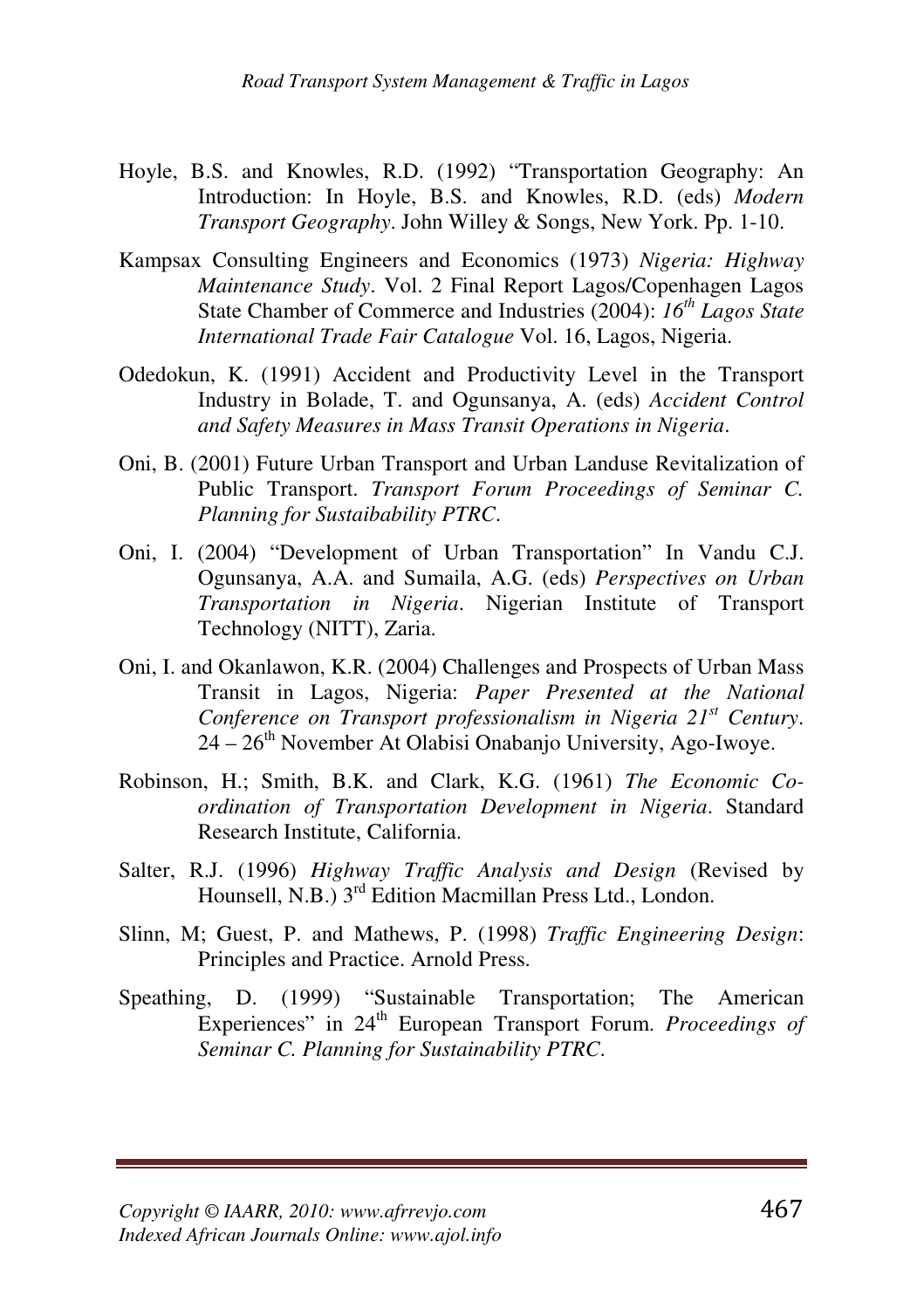| Location         | Vehicle types |        |         |           |       |            |         |         |
|------------------|---------------|--------|---------|-----------|-------|------------|---------|---------|
|                  | Car           | Taxi   | Minibus | Molue/    | Staff | <b>HGV</b> | M.      | Total   |
|                  |               |        |         | minibuses | bus   |            | cycle   |         |
|                  |               |        |         |           |       |            | (okada) |         |
| $3rd MLB(AD-LA)$ | 94.189        | 6,855  | 18,399  | 2,322     | 3,563 | 3,328      | 2,771   | 131,427 |
| $3rd MLB(LA-AD)$ | 86,713        | 6,983  | 21,863  | 2,660     | 2.831 | 5,390      | 2,900   | 129,340 |
| CAR B(OY-LA)     | 4,823         | 720    | 12,928  | 1,070     | 410   | 645        | 3,132   | 23,728  |
| CAR B(LA-OY)     | 18,139        | 2,824  | 18,097  | 1,999     | 1,070 | 1,616      | 9,562   | 53,307  |
| EKO B(ML-LA)     | 62,768        | 5,468  | 19,239  | 2,627     | 2,400 | 2,223      | 8,793   | 103,518 |
| EKO B(LA-ML)     | 27,362        | 4.471  | 9.545   | 4,586     | 2,535 | 1,413      | 9,336   | 59,248  |
| WA (WA-LA)       | 40,304        | 8.391  | 19,741  | 4,088     | 2,589 | 2,904      | 5,131   | 83,148  |
| WA (LA-WA)       | 46,886        | 8,699  | 20.375  | 2,560     | 6.647 | 3,177      | 6.278   | 94,622  |
| MMW(DENTON)      | 13,022        | 2,3751 | 7,918   | 7,492     | 1,389 | 1,003      | 49,230  | 42,429  |
| $HMR(AD-LA)$     | 23,758        | 2,011  | 6.970   | 334       | 701   | 742        | 3.919   | 38,435  |
| HMR(LA-AD)       | 9.700         | 782    | 5.039   | 102       | 456   | 319        | 1,509   | 17,907  |
| AMR(OJ-MU)       | 10,758        | 1,038  | 10,646  | 905       | 866   | 634        | 3,818   | 28,665  |
| AMR (MU-OJ)      | 4,225         | 415    | 3,876   | 354       | 264   | 257        | 1,995   | 11,386  |
| IKDR(PG-FE)      | 28,313        | 2,510  | 12,731  | 1,072     | 555   | 1,452      | 1,444   | 48,077  |
| IKDR(FD-PG)      | 28.083        | 2,963  | 10.032  | 2,252     | 558   | 2,690      | 1.750   | 48,328  |
| AMR(OSH-IKJ)     | 15,120        | 695    | 9,111   | 1.561     | 1,784 | 626        | 2,832   | 31,711  |
| AMR(IKJ-OSH)     | 13,143        | 448    | 7,805   | 3,413     | 153   | 670        | 1,130   | 26,762  |
| IKDR(ML-FD)      | 37,981        | 2,662  | 15,490  | 1.991     | 1,404 | 2.971      | 1,535   | 64,034  |
| IKDR(ED-ML)      | 22,926        | 2,049  | 13,105  | 1,200     | 1,779 | 6,475      | 2,804   | 50,338  |

**Table 1**: Summary of 12 hours two-way traffic volume in Metropolitan Lagos (2002)

**Source**: Adapted from Lagos Urban Transport Project, 2002)

#### **Key**

| AD: Adekunle               | OJ: Ojuelegba                 | MLB: Mainland Bridge     |
|----------------------------|-------------------------------|--------------------------|
| EKOB: Eko<br><b>Bridge</b> | <b>IKDR</b> : Ikorodu Road    | CARB: Carter Bridge      |
| ML: Mainland               | LA: Lagos                     | OY: Oyingbo              |
| WA: Western<br>Avenue      | MMW" Muritala<br>Muhammad Way | AMR: Agege Motor<br>Road |
| MU: Mushin                 | FD: Fadevi                    | OSH: Oshodi              |
| IKJ: Ikeja                 |                               |                          |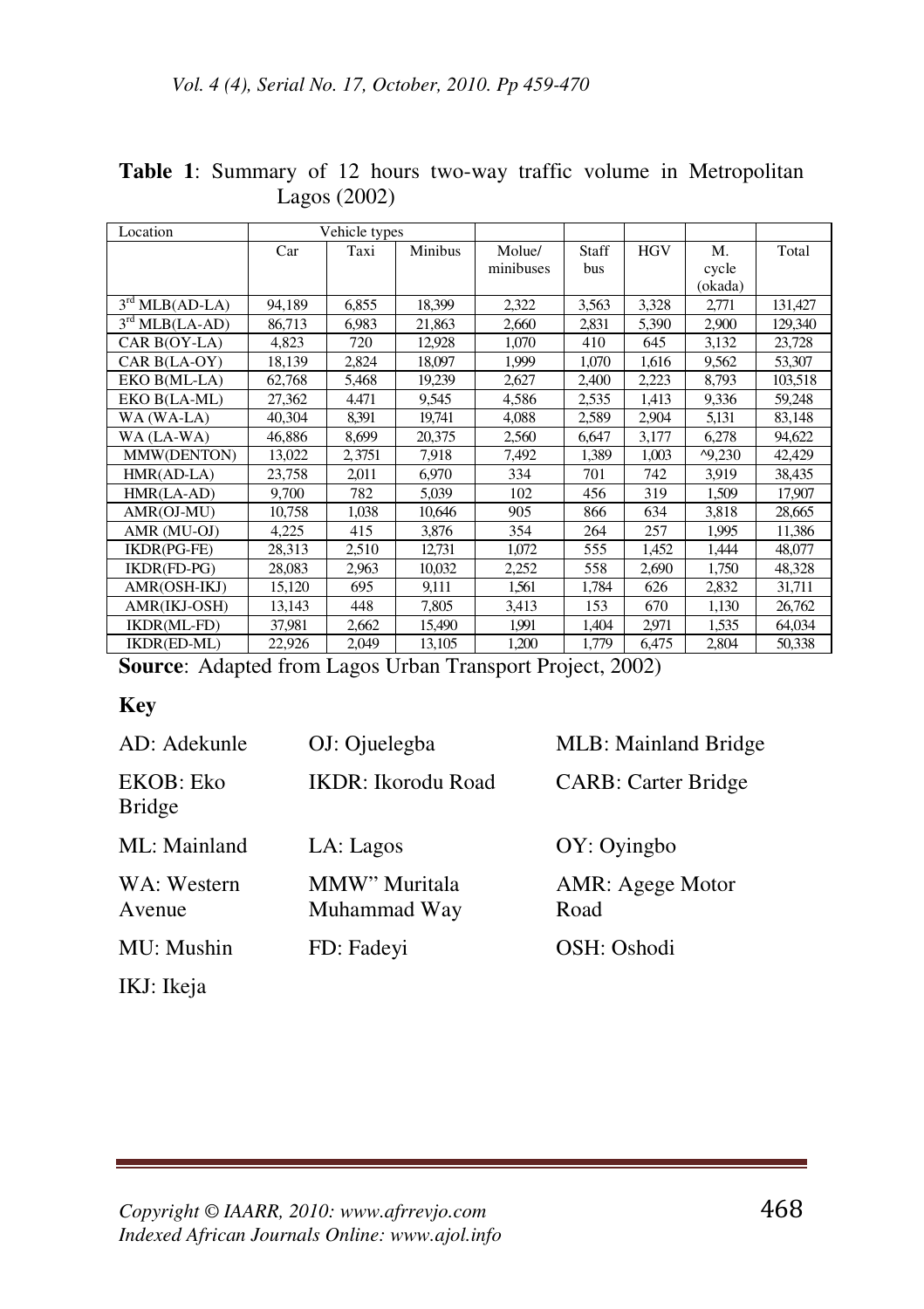| <b>Landuses</b>               | <b>Area in Hectares</b> | <b>Percentage of total</b> |  |
|-------------------------------|-------------------------|----------------------------|--|
| <b>Urban landuses</b>         |                         |                            |  |
| Residential and<br>associated | 54,480                  | 15.23                      |  |
| uses                          | 10,290                  | 2.88                       |  |
| Industrial                    | 26,570                  | 7.43                       |  |
| <b>Transport facilities</b>   | 14,138                  | 3.95                       |  |
| Institution and special uses  | 2,530                   | 0.71                       |  |
| Commercial landuses           |                         |                            |  |
|                               |                         |                            |  |
| <b>Non-Urban Landuses</b>     |                         |                            |  |
| Agriculture                   | 133,203                 | 37.24                      |  |
| Conservation/preservation     | 30,235                  | 8.45                       |  |
| Forest and water<br>supply    | 6,175                   | 1.73                       |  |
| reserves                      | 19,240                  | 5.38                       |  |
| Recreation and tourism        | 60,839                  | 17.00                      |  |
| Water                         |                         |                            |  |
| <b>Gross Total</b>            | 357,700                 | 100.00                     |  |

| Table 2: Land area of different landuse types in Lagos State (2002) |  |
|---------------------------------------------------------------------|--|
|---------------------------------------------------------------------|--|

**Source:** Master Plan Project, Urban and Regional Planning Division, Lagos State Ministry of Economic Planning and Land Matters (2005)



FIG | MAP OF LAGOS STATE SHOWING ROAD TRANSPORT NETWORK SOURCE: Federal Ministry of Works and Housing (2002), Updated by Fieldwork (2004)